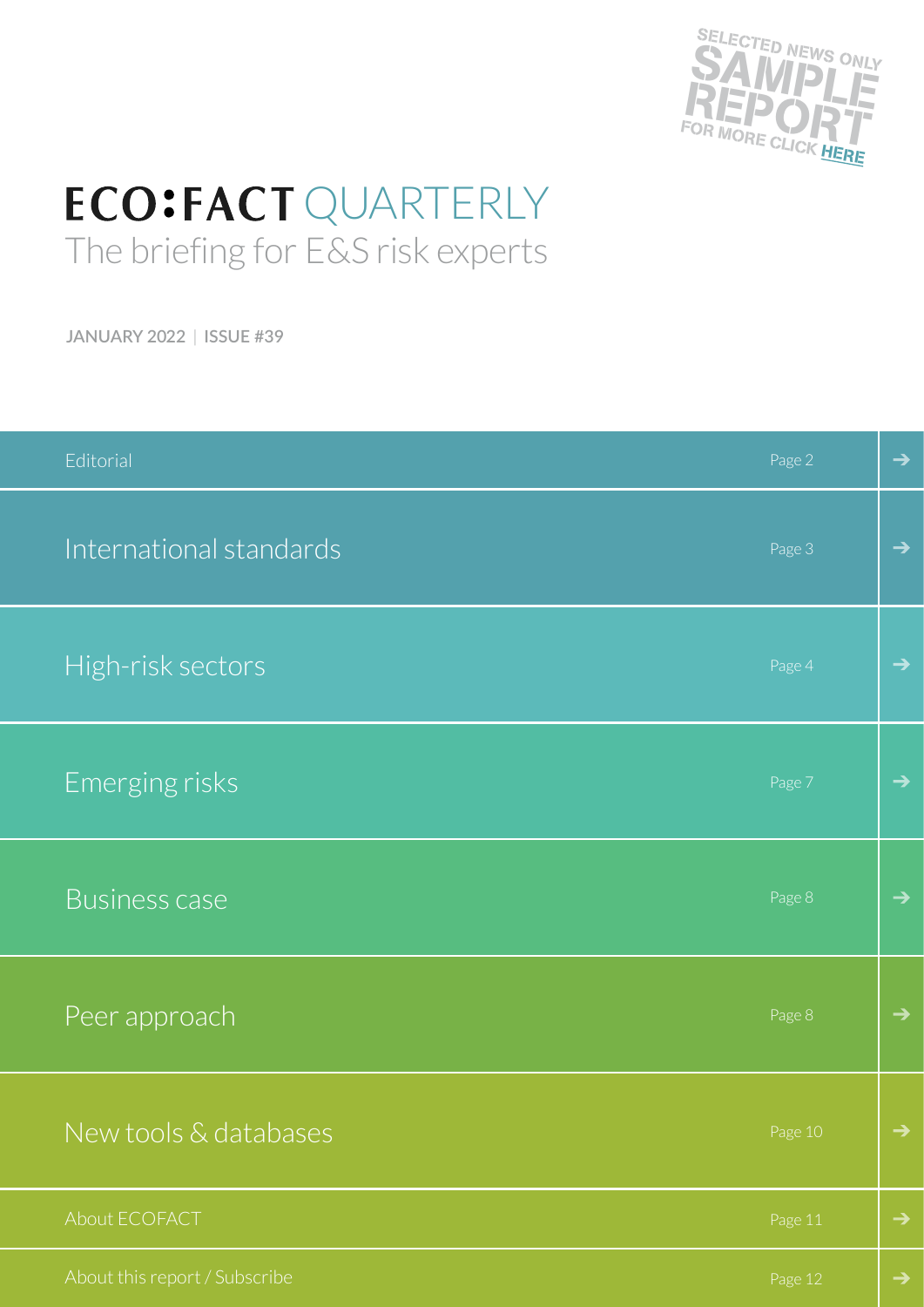## <span id="page-1-0"></span>Editorial



## Is 2030 the new 2050?

During a recent International Institute of Finance webinar, a participant asked: "Is 2030 the new 2050?" It's a valid question.

In October 2021, Frank Elderson<sup>1</sup> of the European Central Bank (ECB) issued a forceful [call for action](https://www.ecb.europa.eu/press/key/date/2021/html/ecb.sp211020~03fba70983.en.html): "There is no doubt that time is running out for us to tackle the climate and environmental crises. What does this mean for banks? This means that **the time for preparations is over and the time for action is now**." He continued that mere words of intent to be Paris-compliant by 2050 are no longer enough. **Banks need to restructure the way they do business** to back those words with deeds and ensure that they actually reach their goals. To do otherwise would mean a build-up of risk not just to the banks themselves, but to the financial system as a whole.

Elderson emphasized that **banks need prudent transition plans** that are compatible with EU policies implementing the Paris Agreement — and that such transition plans should contain milestones. He referred to the EU's 2030 climate ambitions, pointing out that the ECB's focus would be less on the distant year of 2050 and more on five-year intervals on the way to 2050. It would also make little sense for banks to commit to carbon neutrality by 2050 without having a strategy in place to reduce their exposure to carbon-intensive industries by 2030, or supporting their clients in their own efforts towards a low-carbon economy.

Another advocate for climate action is **BlackRock's CEO Larry Fink**. In his **[2022 letter to CEOs](https://www.blackrock.com/corporate/investor-relations/larry-fink-ceo-letter)**, he defended BlackRock's approach to sustainability challenges (in short: it is not woke, it is capitalism). He also said that **most stakeholders — including shareholders and regulators — now expect companies to help decarbonize the global economy**. He describes how BlackRock has observed the beginnings of a tectonic shift in capital.

Fink believes that decarbonization will create the "greatest investment opportunity of our lifetime." But of course, where there is upside risk, there is downside risk. Companies that do not adapt will be left behind. He also said that **BlackRock asks companies to issue reports consistent with the recommendations of the Task Force on Climate-related Financial Disclosures (TCFD)**. BlackRock will assess companies' intermediate targets, as well as the quality of the plans to meet them.

At ECOFACT, **we like to highlight four reasons to embrace the TCFD recommendations**:

- **Compliance:** Regulators are paying significant attention to how financial institutions manage climate risk as a financially material risk.
- **Risk:** Climate change is already happening. Understanding how clients and institutions are affected is challenging.
- **Opportunity:** There is a unique opportunity at hand. Benefiting from climate-related investment opportunities necessitates business model changes. This requires time.
- **Governance:** The TCFD recommendations offer a foundation for the effective implementation of climate-related goals.

**To bring things full circle**: Yes, 2030 is the new 2050, and the TCFD recommendations are your must-have accessory. Charting a path to 2050 demands an action plan that is well underway by 2030. Supervisory bodies will eventually want to see your institution's transition plan. And the TCFD recommendations provide reliable guideposts to initiate and steer that journey in your organization.

*Olivier Jaeggi*

## **ECOFACT News**

In 2021, ECOFACT launched an innovative and cost-effective approach to implementing the TCFD recommendations. Our program focuses on what matters most: Building capacity to manage climate risks and opportunities within your organization. Learn more about how we can support your TCFD activities.

**[Contact](mailto:lana.ollier%40ecofact.com?subject=) Lana Ollier**, our climate and regulatory expert (**lana.ollier@ecofact.com**; +41 58 520 20 16).

**ISSUE 39** JANUARY 2022

SSUE 39 JANUARY 2022

**[Business case](#page-7-0)**

**[Subscribe](#page-11-0)**

<sup>1.</sup> Overcoming the tragedy of the horizon: requiring banks to translate 2050 targets into milestones, Keynote speech by Frank Elderson, Member of the Executive Board of the ECB and Vice-Chair of the Supervisory Board of the ECB, at the Financial Market Authority's Supervisory Conference, Vienna, October 20, 2021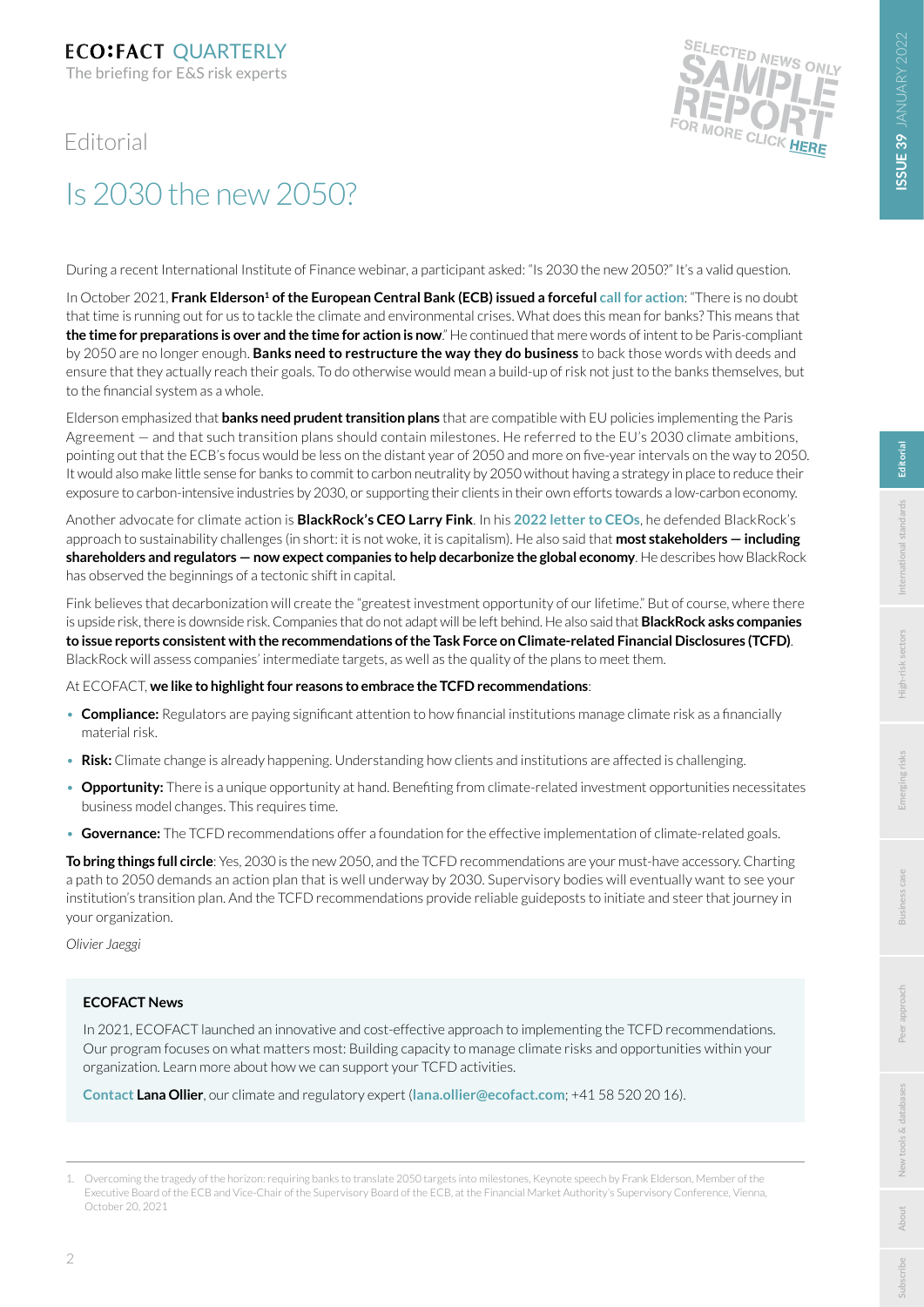

## <span id="page-2-0"></span>International standards

*Updates on cross-sector environmental and social standards that might be relevant as benchmarks for risk assessments. Scope: key developments related to the most important international environmental and social standards.*

## **World's first sustainable disclosure standards for investment products**

Following industry-wide consultation, the CFA Institute has published the first voluntary set of *[Environmental, Social and Governance](https://www.cfainstitute.org/-/media/documents/ESG-standards/Global-ESG-Disclosure-Standards-for-Investment-Products.pdf)  [\(ESG\) Disclosure Standards for Investment Products](https://www.cfainstitute.org/-/media/documents/ESG-standards/Global-ESG-Disclosure-Standards-for-Investment-Products.pdf)*. These new global standards are designed to encourage the development of consistent, transparent, and comparable ESG-related investment products. The CFA Institute, a worldwide non-profit educational organization for investment professionals, recognizes that the increased capital flows being directed toward sustainable investments have created a proliferation of investment options that require consistent terminologies and standards if investors are to be able to fully understand and compare products. The new standards also aim to counter greenwashing – which can erode trust in ESG investment products – and to be applicable to all types of investment vehicles. Furthermore, the new standards aim to cover all ESG approaches, including both passive and active strategies. November 1, 2021

**[Read more](https://www.cfainstitute.org/about/press-releases/2021/cfa-institute-releases-global-esg-disclosure-standards-for-investment-products)**

### → UN human rights office confirms banks' responsibilities when they hold investments on clients' behalf

The Office of the High Commissioner for Human Rights has **[confirmed](https://www.ohchr.org/Documents/Issues/Business/finance-2021-response-nominee-shareholders.pdf)** that, under the UN Guiding Principles on Business and Human Rights (UNGPs), banks that provide custodian or nominee shareholder services are accountable for investments undertaken on behalf of clients. BankTrack and OECD Watch requested the clarification in April 2021 following a complaint against UBS about its financial links – through a passive investment fund and custodian share-holding services – to Hikvision, a controversial surveillance company. The clarification may have significant ramifications for investors as well as banks seeking to align with the UNGPs. It is now expected that banks, as nominees, share responsibility for these custodial transactions. They will therefore need to undertake due diligence and act to mitigate any related adverse impact on human rights that such investments may have. If they are unable to do so, they are advised to consider ending these relationships. October 5, 2021

[Read more \(1\)](https://www.responsible-investor.com/articles/nominee-shareholders-have-responsibilities-for-human-rights-impacts-caused-by-companies-owned-on-behalf-of-clients-says-un)  $\rightarrow$  [Read more \(2\)](https://www.business-humanrights.org/en/latest-news/un-human-rights-office-confirms-banks-have-human-rights-responsibilities-regarding-impacts-of-companies-in-which-they-hold-shares-on-behalf-of-clients/)  $\rightarrow$ 

## What we're watching

You will find a few **insights from our Policy Outlook research**. ECOFACT's team of legal analysts continuously monitor regulatory developments related to sustainable finance and corporate responsibility. Monitoring includes 50 jurisdictions, the European Union, financial sector regulators, stock market authorities, as well as multilateral organizations such as the OECD and the UN. For more information on regulatory trends, please **[contact us](https://www.ecofact.com/policyoutlook/)**.

| <b>Jurisdiction</b>             | Date of next expected<br>development | <b>Description</b>                                                                                                                                                                                                                                                                         |
|---------------------------------|--------------------------------------|--------------------------------------------------------------------------------------------------------------------------------------------------------------------------------------------------------------------------------------------------------------------------------------------|
| United Kingdom<br>$\frac{N}{N}$ | Q1 2022                              | The government will hold a consultation on draft technical screening<br>criteria for its green taxonomy (climate change mitigation and climate<br>change adaptation objectives), before legislating by the end of 2022.<br><b>Read more</b> (for Policy Outlook subscribers) $\rightarrow$ |
| International<br>T N<br>FD      | Q1 2022                              | First beta version of the Taskforce on Nature-related Financial<br>Disclosures' framework will be published.<br><b>Read more</b> (for Policy Outlook subscribers) $\rightarrow$                                                                                                            |

3

**[Business case](#page-7-0)**

Business case

**[Subscribe](#page-11-0)**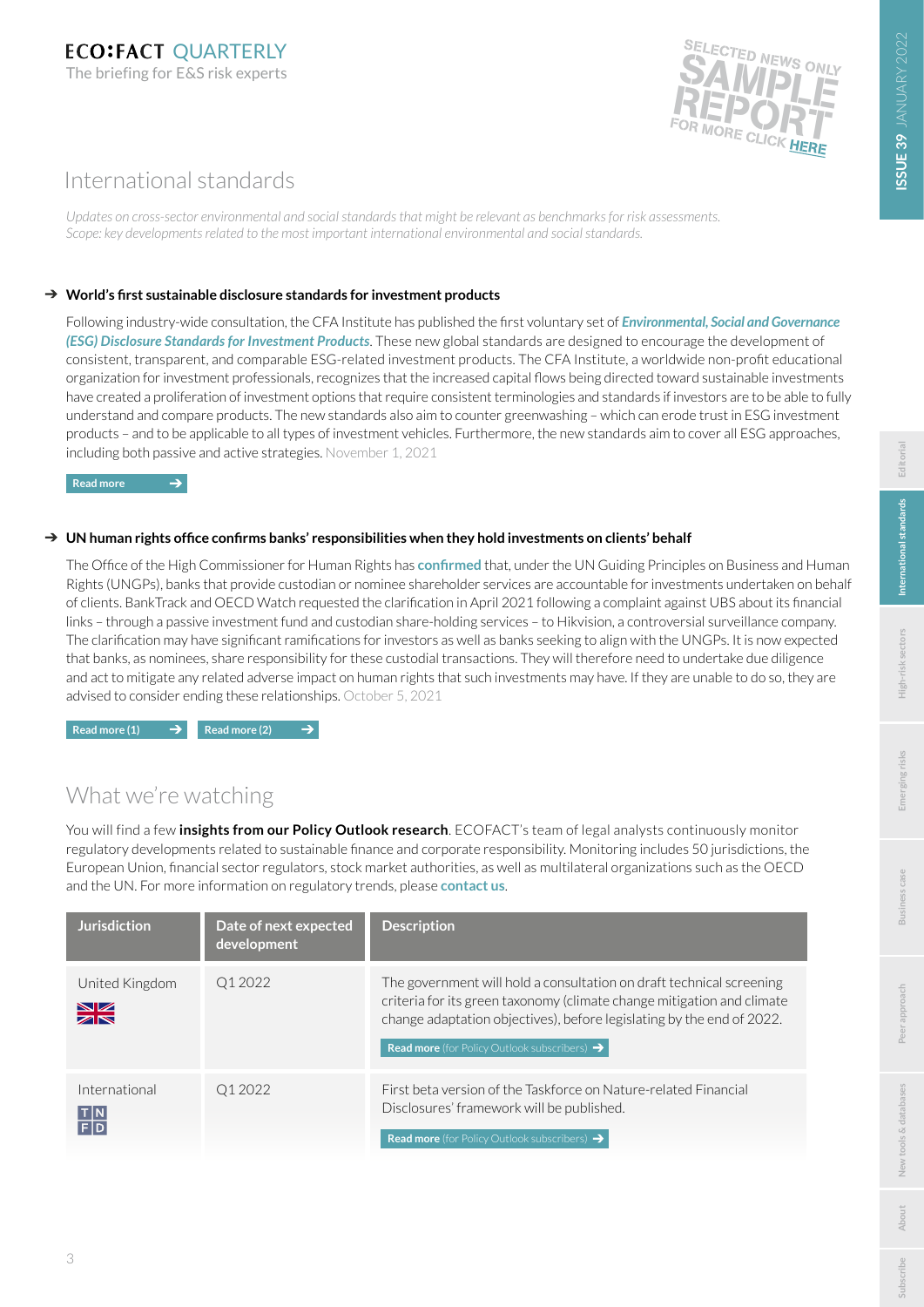

## <span id="page-3-0"></span>Selected open consultations

We have selected a few **open consultations from our Policy Outlook database** that are relevant to the wider financial/ insurance industries. Many organizations and governments use a consultation process to solicit structured feedback from stakeholders. It is an opportunity for interested parties to comment on the materials that are issued to support dialogue. For further information on open consultations, please **[contact us](https://www.ecofact.com/policyoutlook/)**.

| <b>Authority</b>                                                                                                                       | <b>Consultation topic</b>                                                                                                                                                                                                                                                                                                                                        | <b>Deadline for input</b> |
|----------------------------------------------------------------------------------------------------------------------------------------|------------------------------------------------------------------------------------------------------------------------------------------------------------------------------------------------------------------------------------------------------------------------------------------------------------------------------------------------------------------|---------------------------|
| Basel Committee on<br>Banking Supervision's<br>High-Level Task-Force<br>on Climate-related<br><b>Financial Risks</b><br>$\bigodot$ BIS | The consultation on proposed principles for the effective<br>management and supervision of climate-related financial<br>risks follows the publication of analytical reports on the<br>topic issued in 2021. The principles seek to provide a<br>common baseline for banks and supervisors.<br><b>Read more</b> (for Policy Outlook subscribers)<br>$\rightarrow$ | February 16, 2022         |
| European Insurance and<br>Occupational Pensions<br>Authority (EIOPA)<br>Occupational Pensions Authority                                | EIOPA is gathering feedback on its guidelines for climate<br>change materiality assessment and on using climate change<br>scenarios in Own Risk and Solvency Assessments.<br><b>Read more</b> (for Policy Outlook subscribers) $\rightarrow$                                                                                                                     | February 10, 2022         |

Source: ECOFACT's Policy Outlook, a database of in-depth analyses of sustainable finance and corporate responsibility regulatory initiatives across the globe. More information: **<https://www.ecofact.com/policyoutlook/>**

## High-risk sectors

*Developments relevant to six specific high-risk sectors, such as news on risk factors and trends, associated regulations, and best practices. This section concludes with a two-page table that provides an update on sector-related controversies, reveals financial institution exposure, and shares ECOFACT analyses.*



### **Poseidon Principles for Marine Insurance offer more transparent carbon accounting for shipping industry**

Decarbonizing the maritime industry is set to pose major challenges. The vast distances between ports and the power needed to propel giant ships prohibits the use of electric batteries, at least with their current energy storage potential. To help accelerate the sector's transition to greener operations, the *[Poseidon Principles for](https://www.poseidonprinciples.org/insurance/)  [Marine Insurance](https://www.poseidonprinciples.org/insurance/)* have been developed to give marine insurers "a common global baseline" to meet when assessing and disclosing their portfolio alignment. Signatories commit to sharing information on the climate alignment of their hull and machinery portfolios, and to benchmark these portfolios against two climate scenarios. The principles for insurers are complementary to the *[Poseidon](https://www.poseidonprinciples.org/finance/)  [Principles for Marine Finance](https://www.poseidonprinciples.org/finance/)*, which count 27 international banks as signatories. December 19, 2021

#### **[Read more \(1\)](https://www.ft.com/content/51aacc97-8a06-4cf6-9960-507af8afefd4?desktop=true&segmentId=7c8f09b9-9b61-4fbb-9430-9208a9e233c8#myft:notification:daily-email:content) [Read more \(2\)](https://www.poseidonprinciples.org/insurance/news/marine-insurers-adopt-principles-to-decarbonize-shipping/)**

## **IAHR calls for greater corporate digital rights accountability**

In a **[statement letter](https://investorsforhumanrights.org/sites/default/files/attachments/2021-07/2021%20Investor%20Statement%20on%20Corporate%20Accountability%20for%20Digital%20Rights%20v%2007092021_0.pdf)** sent to 26 companies in the information and technology sector, the Investor Alliance on Human Rights (IAHR) called on them to respect human rights such as privacy and freedom of expression throughout their digital operations and value chains. The 77 investors represent more than USD 5.9 trillion in assets. The IAHR letter expresses deep concern over the lack of corporate digital transparency and accountability. Citing the 2020 Ranking Digital Rights (RDR) findings, which revealed a lack of disclosure regarding data usage and algorithmic processing, the IAHR stated that unchecked corporate digital power has eroded digital rights by contributing to the rampant spread of misinformation, viral hate speech, and illegal surveillance. The group warns that companies will face increasing reputational, regulatory, financial, and possibly legal risks if they do not improve. It supports the RDR's recommendations and urges companies to commit to robust human rights governance. October 5, 2021

peer

**[Business case](#page-7-0)**

**[Subscribe](#page-11-0)**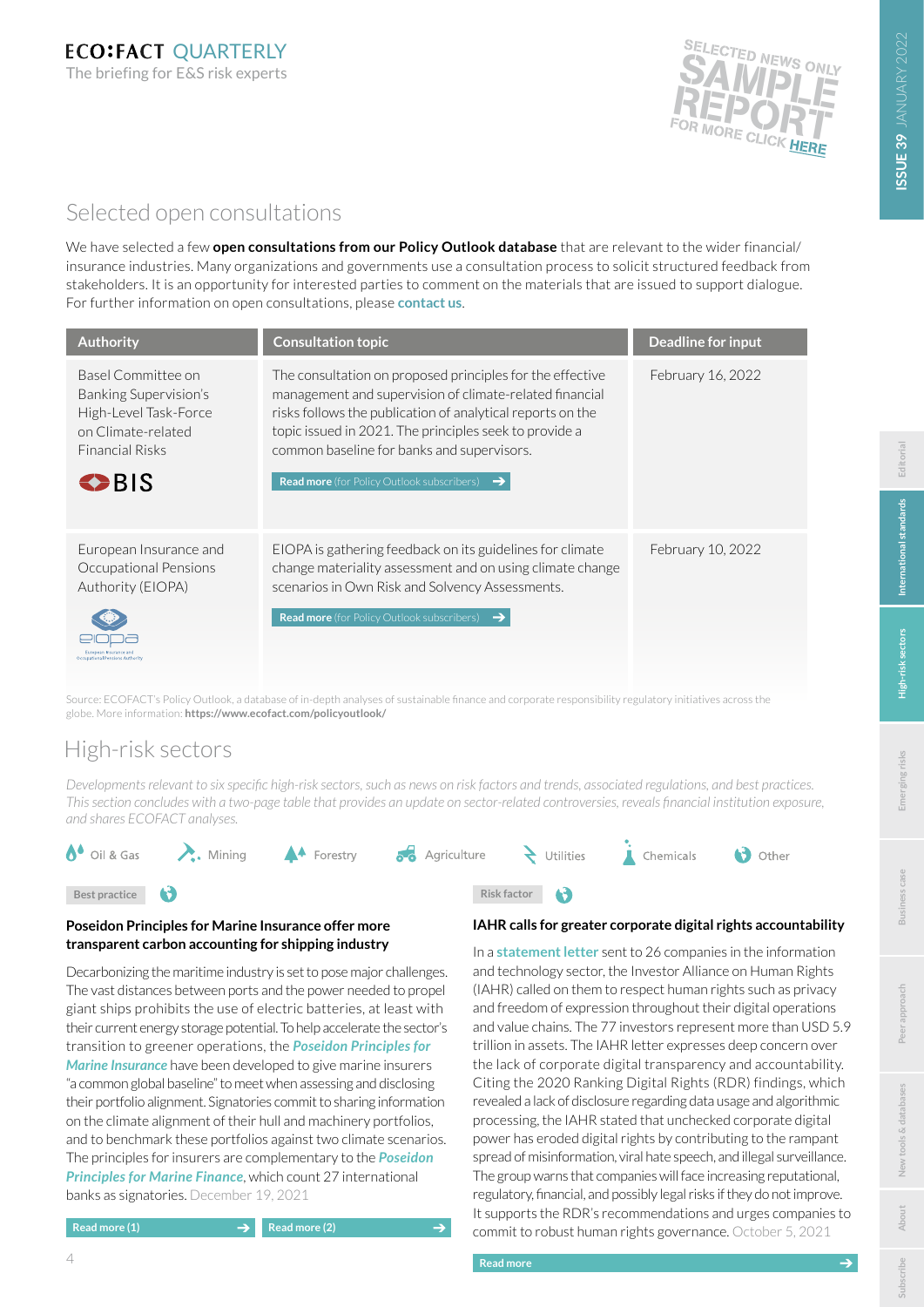**[Business case](#page-7-0)**



 $\bigodot$  Other

## High-risk sectors

Risk factor **A** 

**fossil fuel expansion**

**[Read more \(1\)](https://coalexit.org/sites/default/files/download_public/Media%20briefing_GCEL_engl_07102021_update.pdf)**

*Developments relevant to six specific high-risk sectors, such as news on risk factors and trends, associated regulations, and best practices. This section concludes with a two-page table that provides an update on sector-related controversies, reveals financial institution exposure, and shares ECOFACT analyses.*



More than 20 NGOs have collaborated to amass the data behind the *[Global Coal Exit List 2021](https://coalexit.org/)* and the *[Global Oil & Gas Exit List](https://gogel.org/)*. They want the lists to empower financial institutions with information that will guide their exit from fossil fuels, helping them to see which companies are expanding their operations. The coal list covers 1,030 companies. Close to half of them are planning new coal-related activities, and fewer than five percent of them have announced a date for their exit from coal. The oil and gas list covers 887 companies responsible for nearly 95 percent of global production. The NGOs note that many financial institutions have coal-related exclusion policies, yet few have them for oil and gas. In relation to investment sources for fossil fuels, BlackRock CEO Larry Fink spoke out against hydrocarbon assets moving into private hands, calling this "the largest capitalmarket arbitrage in our lifetimes." He warned that a narrow focus on the climate policies of public companies could result in an outcome that undermines climate goals. November 4, 2021

**New "exit" lists reveal which companies are driving** 

Agriculture

Risk factor

 $\sum$  Utilities













**Renewable energy comes with difficult choices for investors,** 

**environmental and human rights issues** The metal lithium is a critical component of batteries used in electric

vehicles. Compared to the emissions of combustion engines burning fossil fuels, vehicles powered by lithium-ion batteries do not emit greenhouse gases. However, as the technology becomes more mainstream and affordable, concerns are being raised about the environmental damage of lithium mining. Human rights concerns are also gaining attention. Even though the US has enough reserves of metals to build millions of electric vehicles, proposed lithium mines are meeting with significant public opposition. This may force the country to import metals from countries that have weaker labor and environmental protection regulations in order to meet demand. When the Business and Human Rights Resource Center published its second **[benchmark](https://media.business-humanrights.org/media/documents/2021_Renewable_Energy_Benchmark_v4.pdf)** of global renewable energy companies, it reported that firms had made some progress toward adopting "essential human rights policies and practices." The group noted that it had logged more than 200 human rights allegations related to the renewables sector – 44 percent of which were linked to wind and solar power

– over a ten-year period. December 22, 2021

| Read more (1)<br>$\rightarrow$ | Read more (2)               |
|--------------------------------|-----------------------------|
| Read more (3)                  | $\rightarrow$ Read more (4) |
| Read more (5)                  | Read more (6)               |

5



**[Read more \(5\)](https://www.bnnbloomberg.ca/larry-fink-sounds-greenwashing-alarm-as-fossil-fuels-move-into-private-hands-1.1675765)  [Read more \(3\)](https://www.bnnbloomberg.ca/coal-industry-is-getting-ample-funding-to-pile-into-new-plants-1.1662986) [Read more \(4\)](https://reclaimfinance.org/site/en/2021/11/04/ngos-release-the-first-global-oil-gas-exit-list/)**

**[Read more \(2\)](https://foe.org/news/gas-oil-exit-list-cop/)**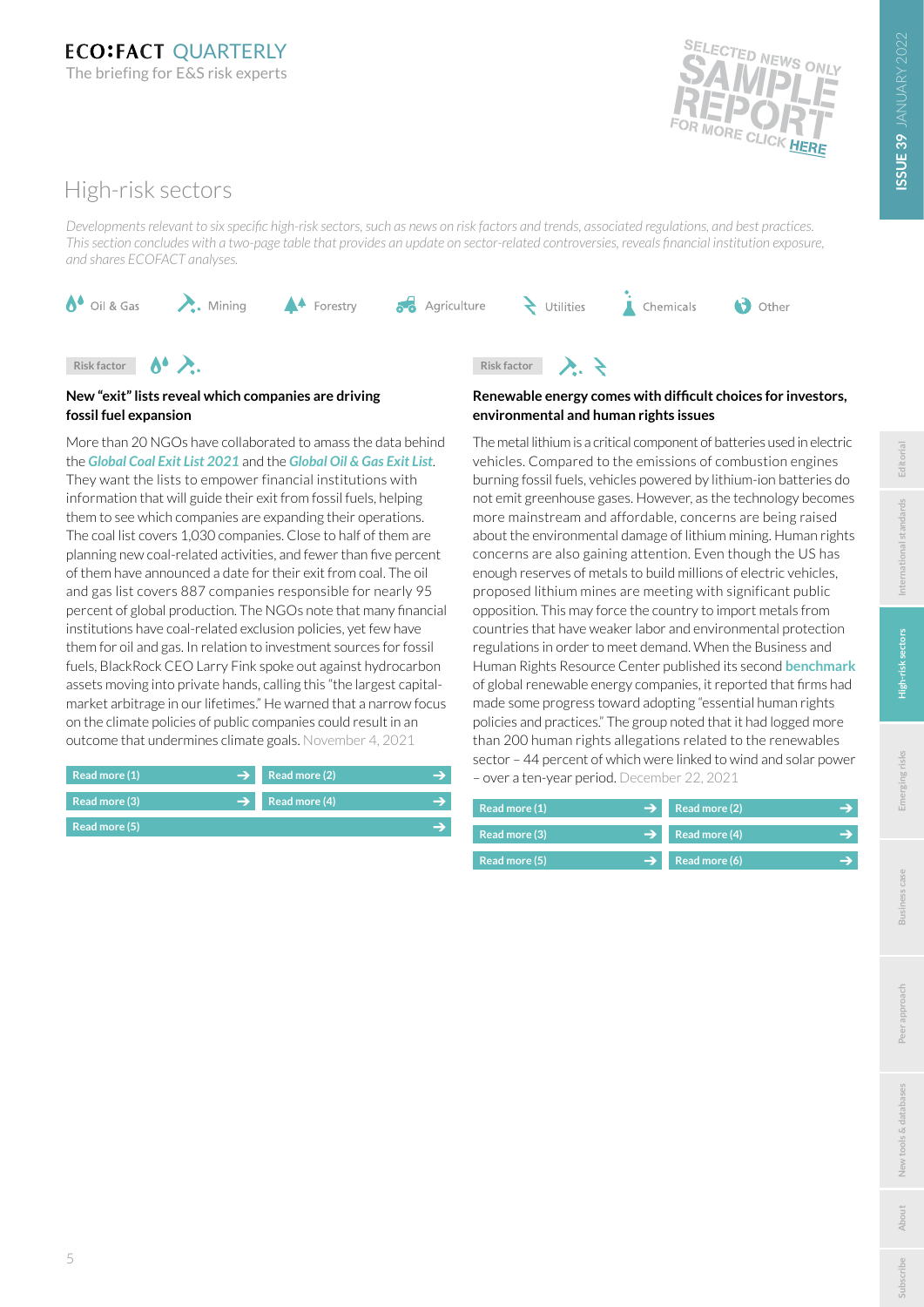

## High-risk sectors

[SIGWATCH](https://www.sigwatch.com/) scans the messaging of more than 10,000 NGOs around the world on a daily basis in order to identify active and emerging campaigns and issues, tracking the criticism (and occasional praise) of corporations and industry sectors. This qualitative and quantitative data provides a unique insight into NGO concerns, and serves as early warning of the problems that companies and investors will have to mana in the months ahead.



#### **Analysis combines SIGWATCH data and ECOFACT insight**

The circles next to each subsector indicate the degree of reputational risk to financial institutions (FIs) that is associated  $\alpha$ ith investments in that subsector

 $=$  High = Enhanced

= Moderate

#### **Selected news highlights and ECOFACT risk summary**

We have hand picked news stories and reports that highlight specific ESG risk-related issues these sectors were associated with in the previous quarter. Whether the stories target a small element or a large-scale impact of a sector, all share one thing in common: they are relevant to FIs as they assess the evolving risks of these areas of business.

**Underreported emissions from the logging sector**: Some financial institutions active in the logging sector have committed themselves to realizing low-carbon portfolios, but this work requires accurate data. The logging industry in Canada has **[been accused](https://www.nrdc.org/resources/logging-loophole-how-logging-industrys-unregulated-carbon-emissions-undermine-canadas)** of grossly underreporting its greenhouse gas emissions. This presents challenges to FIs when conducting carbon accounting and assessing forestry projects. A **[Washington Post investigation](https://www.washingtonpost.com/climate-environment/interactive/2021/greenhouse-gas-emissions-pledges-data/)** has revealed that countries are also significantly underreporting their greenhouse gas emissions.

**New type of earthquake caused by fracking**: Fracking causes earthquakes in areas both near and **[far from wells](https://theconversation.com/fracking-can-cause-earthquakes-tens-of-kilometres-away-new-research-116539)**. This **[video](https://www.youtube.com/watch?v=RVp3z7itKKo&feature=youtu.be)** explains how. Recently, scientists have collected evidence of a **[new type of earthquake](https://www.sciencealert.com/scientists-find-evidence-that-oil-gas-extraction-triggers-new-type-of-slow-rupture-earthquake)** triggered by fracking activities. The fracking industry is frequently criticized because fracking fluids can contaminate groundwater if they leak out of well casings, and they must be transported and disposed of safely. **[Air pollution](https://www.sierraclub.org/press-releases/2021/12/air-board-denies-key-permit-for-mountain-valley-pipeline-dealing-critical)** from fracked gas has been added to the list of concerns about this activity. **<sup>14</sup> <sup>17</sup> <sup>15</sup> <sup>24</sup> <sup>21</sup>**

**Countries relying on LNG must cut their gas imports/production**: If the emission targets in national climate pledges are to be achieved, the production and use of LNG must be reduced. The speed at which governments act on their promises will dictate how long LNG projects will be seen as sound investments. In Australia, an AUD 12 billion **[LNG investment](https://www.bnnbloomberg.ca/a-12-billion-gas-project-is-sparking-a-new-climate-debate-1.1685806)** has sparked debate about how to balance the energy transition against maintaining a consistent energy supply while the world transitions to new energy sources.

**Are banks' voluntary commitments effective?** A **[Global Witness investigation](https://www.globalwitness.org/en/campaigns/forests/deforestation-dividends/)** has examined the role banks' and asset mangers' financing of agribusiness plays in the destruction of rainforests and human rights abuses. The general conclusion is that voluntary commitments are a "failure" because the pledges do not hamper "problematic deals" and lack accountability. The NGO estimates that financial institutions have made USD 1.74 billion in profit from financing sections of agribusinesses that have the highest risk of deforestation. (Here's the **[report](https://www.globalwitness.org/documents/20209/Deforestation_Dividends_-_October_2021.pdf)**.) **<sup>69</sup> <sup>64</sup> <sup>80</sup> <sup>64</sup> <sup>73</sup>**

**Is nuclear power sustainable?** Nuclear power is **[seen](https://insideclimatenews.org/news/03112021/nuclear-energy-washington-state-climate-change/)** as a "clean" alternative to fossil fuels and a way to combat climate change. The public views the technology with unease. But should nuclear power qualify for a sustainable investment? The EU grappled with the question, first **[delaying](https://www.reuters.com/article/eu-regulation-finance-idAFL1N2SS1ZO)**  a decision on its status within the EU Sustainability Taxonomy, then **[deciding](https://www.spglobal.com/marketintelligence/en/news-insights/latest-news-headlines/it-s-about-trust-eu-green-taxonomy-scrutinized-over-inclusion-of-nuclear-gas-68279835#:~:text=Nuclear%20power%20has%20been%20included%20in%20the%20EU)** to include it. The decision is **[controversial](https://www.politico.eu/article/eu-nuclear-energy-gas-green-climate-technology/)**. **[France](https://www.reuters.com/business/energy/macron-says-france-will-build-more-nuclear-energy-reactors-2021-11-09/)**, **[China](https://www.bnnbloomberg.ca/china-s-climate-goals-hinge-on-a-440-billion-nuclear-buildout-1.1675953)**, and the **[Rolls-Royce](https://www.theguardian.com/business/2021/nov/08/rolls-royce-secures-450m-for-mini-nuclear-reactors-venture)** company, among others, have announced nuclear power aspirations. **<sup>24</sup> <sup>23</sup> <sup>37</sup> <sup>20</sup> <sup>28</sup>**

 $\pm$  The green/red arrows indicate that the number of NGO campaigning actions have decreased/increased by more than three actions compared to the previous quarter, whereas the orange arrows indicate this change is less than three actions. The percentages below the arrows denote the trend compared to the previous quarter, i.e. the percent change in of the number of NGO campaigning actions.

Inter

**[Business case](#page-7-0)**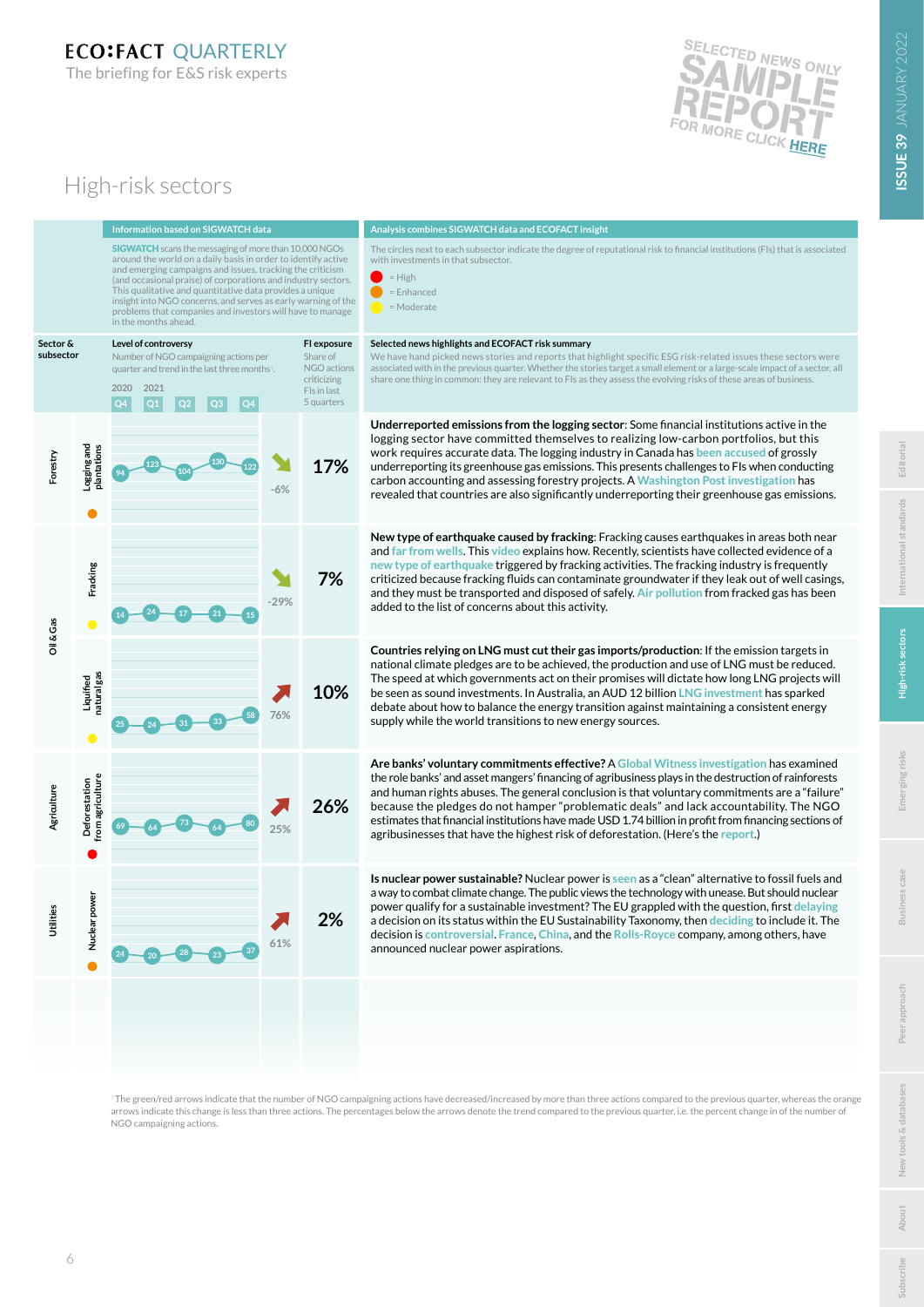

## <span id="page-6-0"></span>Emerging risks

*Risks that may become material in the near future or are relevant when looking into a company's business model, but are not yet considered as highly significant risks from a financial institution's reputational risk perspective, or are not related to a high-risk sector.*

## **→ Robeco study on water risk**

Dutch investment manager Robeco has published an analysis of water risks, outlining where large-scale investments are needed in both emerging and developed markets to optimize water use, increase water supplies, ensure water quality, and reduce scarcity in agriculture, energy, and industry. While global contexts vary, Robeco's report, *[Boiling Point: Global growth, climate change, and the](https://www.robeco.com/docm/docu-water-study-media.pdf)  [increasing pressure for water resources](https://www.robeco.com/docm/docu-water-study-media.pdf)*, warns that current usage patterns are largely unsustainable. Trends such as climate change, population growth, industrialization, and decreasing water quality continue to drive a looming water crisis. Potential investment opportunities are outlined, including wastewater treatment to help industrialized cities recycle water supplies; conventional measures, such as infrastructure investments in pipes and transmission networks; as well as digital solutions that can rapidly detect leaks and pollutants, and efficiently manage flow. October 6, 2021

**[Read more](https://www.robeco.com/en/insights/2021/10/historic-fund-launches-a-new-water-study.html)** 

## $\rightarrow$  **Sexual harassment is a ticking (material-risk) time bomb**

 $\rightarrow$ 

Sexual harassment is a material financial risk for companies, warns the Australasian Centre for Corporate Responsibility (ACCR). In 2018 alone, sexual harassment cost the Australian economy an estimated AUD 3.8 billion in lost productivity, staff turnover, absenteeism, and other impacts, according to the ACCR's new investor **[briefing paper](https://www.accr.org.au/downloads/investor-briefing-2021-sexual-harassment-as-material-risk-final.pdf)**. Following recent scandals at AMP Capital, QBE, Fortescue Metals Group, BHP, and Rio Tinto, the ACCR concludes that incidents of harassment "reveal significant future problems for companies in terms of profitability, labour costs, and stock performance." Under Australian law, companies are not required to inform investors about efforts to curtail sexual harassment. Yet the report states that investors clearly need to know more. To demonstrate effective risk management, the ACCR recommends that companies initiate independent inquiries, shareholder resolutions, and the systematic implementation of previous Australian Human Rights Commission recommendations, such as Respect@Work's seven domains of change. November 4, 2021

**[Read more](https://www.accr.org.au/research/investor-briefing-sexual-harassment-as-material-risk/)** 

## → Scientists campaign to ban the world's first octopus farm

A heated campaign is underway to stop the world's first commercial octopus farm before it launches operations later this year. Scientists and conservationists argue that the intelligent, "sentient" creatures should never be commercially reared for food, particularly because animal welfare regulations only protect vertebrates and as invertebrates their welfare is not safeguarded. Breeding octopuses in captivity is difficult; the larvae only eat live food and need a carefully controlled environment. Nevertheless, a Spanish multinational says that it has found a way. The company's refusal to reveal any more details is raising concern. Recent changes to UK animal rights law reflect "strong scientific evidence" that octopuses can experience pleasure, excitement, and joy — but also pain, distress, and harm. Despite this, octopuses remain unprotected in the EU, where recent guidelines have acknowledged the "lack of good husbandry practices" in the rapidly growing global aquaculture market. Researchers are "convinced that high-welfare octopus farming [is] impossible." December 20, 2021

**Why we think it matters:** In past issues of the *ECOFACT Quarterly*, we have mentioned animal welfare concerns as an emerging risk. This news reaffirms this potential risk, especially for investors in aquaculture, which is a fast-growing industry and the object of frequent criticism. As new possibilities for feeding the world emerge, gaps in regulation could prove to be problematic for investors.

**[Read more](https://www.bbc.com/news/science-environment-59667645)**

**[Editorial](#page-1-0)**

**[International standards](#page-2-0)**

International standards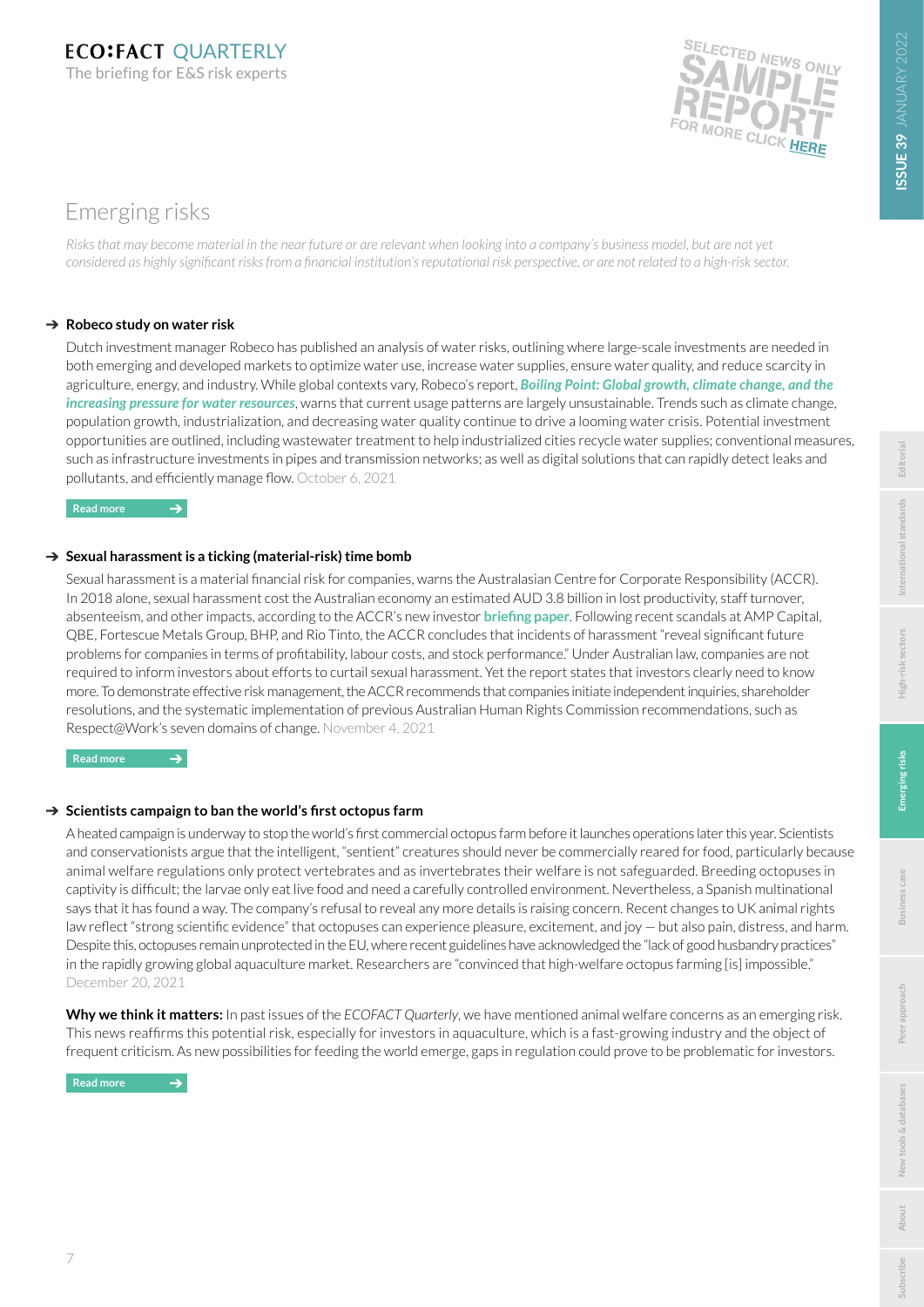

## <span id="page-7-0"></span>Business case

*Information that underlines the business case for environmental and social risk management in financial institutions.*

## **European Central Bank to probe the banking sector's application of its climate-related and environmental risk management guide**

In November 2020, the European Central Bank (ECB) published its final climate and environmental risk **[guide](https://www.bankingsupervision.europa.eu/ecb/pub/pdf/ssm.202011finalguideonclimate-relatedandenvironmentalrisks~58213f6564.en.pdf)** following a public consultation. On the same day, it also published a damning **[report](https://www.bankingsupervision.europa.eu/ecb/pub/pdf/ssm.ecbreportinstitutionsclimaterelatedenvironmentalriskdisclosures202011~e8e2ad20f6.en.pdf)** regarding the extent to which risk disclosure in the banking sector falls short of expectations. The new guide, which became operational in 2021, explains how the ECB expects banks to prudently manage and transparently disclose such risks going forward. These expectations inform self-assessment efforts undertaken in the run-up to a full 2022 review of European banking practice. The next supervisory stress tests will focus on climate-related risks, at which point decisions about specific follow-up measures will be made. November 27, 2020

[Read more](https://www.bankingsupervision.europa.eu/press/pr/date/2020/html/ssm.pr201127~5642b6e68d.en.html) **<sup>→</sup>** 

### **The most lucrative investment strategy is rapid pace to zero emissions**

With the global sustainability drive intensifying, financial firms that adopt a rapid, well-communicated, and measurable pace to net-zero financed emissions will be able to preserve their credit quality, according to the credit rating company Moody's Investors Service. Its research finds that financial institutions in leading industrial and developing nations still average about 20 percent exposure to increasingly high-risk carbon-intensive industries. So, unless these firms respond to financial and regulatory pressures and move swiftly to more climate-friendly financing, they risk posting losses. The report urges banks, insurers, and asset managers to adjust their "business models toward lending and investing in new and developing green infrastructure projects, while supporting corporates […] pivoting to low-carbon business models." October 12, 2021

**[Read more](https://www.moodys.com/research/Moodys-Financial-firms-that-take-rapid-predictable-pace-to-zero--PBC_1305598)** 

## Peer approach

*A selection of new sector and issue policies that financial institutions have recently adopted or are receiving attention. The table on page 18 provides an overview of nine insurer's sector and issue policies.* 

## **Engagement goals expect climate action from clients, with consequences for laggards**

Companies that have a high impact on the climate have been given notice that banks and asset managers are adjusting their engagement practices to concentrate more closely on emissions and the transition to a low-carbon economy. One recent example is HSBC's commitment to phasing out thermal coal, which includes a "client transition plan." The bank expects thermal coal-related clients to publish their strategies for transitioning away from the fuel and will evaluate their plans in terms of "clarity, credibility, and pace of progress." HSBC will refuse new financing and advisory services to those with implausible or non-existent plans. Citigroup indicated that it will also be looking at its clients' climate and environmental impact, aiming to see emissions measurement and reporting as well as looking for "credible plan[s] to greenify." The bank's CEO said that these expectations will involve choosing whom to serve and whom not to serve. Also communicating its climate-related expectations of clients, AXA Investment Managers strengthened its climate engagement and stewardship policy as well as other elements of its oil and gas sector policy, which include identifying and working with climate and transition "laggards." AXA Investment Managers is also committing to steering capital toward "sustainable strategies" and "climate solutions." December 14, 2021

**Why we think it matters:** Announcements about actively engaging with clients to bring about change are becoming more frequent. Simply divesting from problematic clients is a practice that is increasingly seen as counterproductive because it pushes these clients to other potentially less climate-concerned financial services providers. Divestment remains on the table, but only as a last resort if significant efforts do not achieve the intended results.

 $\text{Read more (1)} \rightarrow \text{Read more (2)} \rightarrow \text{Read more (3)}$  $\text{Read more (1)} \rightarrow \text{Read more (2)} \rightarrow \text{Read more (3)}$  $\text{Read more (1)} \rightarrow \text{Read more (2)} \rightarrow \text{Read more (3)}$  $\text{Read more (1)} \rightarrow \text{Read more (2)} \rightarrow \text{Read more (3)}$  $\text{Read more (1)} \rightarrow \text{Read more (2)} \rightarrow \text{Read more (3)}$  $\text{Read more (1)} \rightarrow \text{Read more (2)} \rightarrow \text{Read more (3)}$  $\text{Read more (1)} \rightarrow \text{Read more (2)} \rightarrow \text{Read more (3)}$ 

**Business case**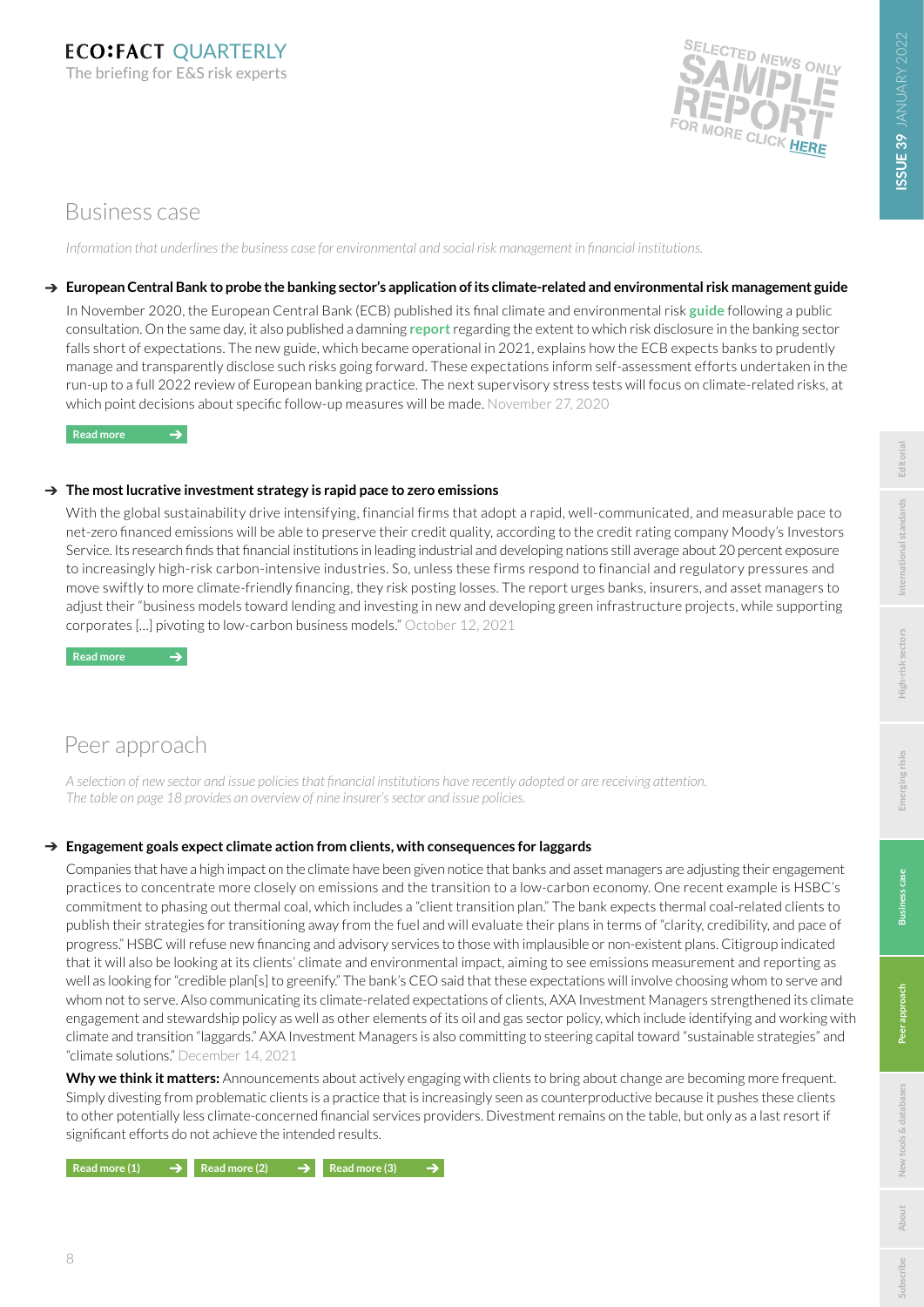

**Editoria** 

**[International standards](#page-2-0)**

Inter

sectors

Emerging risks

**Business** case

Peer approach

ational standards

## **Insurers AXIS and Zurich announce new fossil-fuel related restrictions**

AXIS Capital Holdings Ltd. is the first North American insurer to state formally that it will phase out its thermal coal business. Its updated **[Fossil Fuel Policy](https://www.axiscapital.com/who-we-are/corporate-citizenship/fossil-fuel-policy)**, effective January 1, 2022, indicates that the (re)insurer will institute project and company restrictions on underwriting and investment in thermal coal, tar sands oil, and oil and gas related to the US Arctic National Wildlife Refuge. Reuters also reported that Zurich Insurance Group had committed to ending underwriting for new greenfield oil exploration projects, fully phasing out underwriting thermal coal, and continuing not to underwrite oil and gas projects in the Arctic. November 18, 2021

**[Read more \(1\)](https://investor.axiscapital.com/press-releases/news-details/2021/AXIS-Further-Strengthens-Fossil-Fuel-Underwriting-and-Investment-Policy-to-Support-Low-Carbon-Economy-Transition/default.aspx) [Read more \(2\)](https://www.reuters.com/article/zurich-ins-group-investors-idUKKBN2I30IE)**

## → Sector and issue policies adopted by insurers

This table presents the number of the **[nine global systemically important insurers](https://www.fsb.org/wp-content/uploads/2016-list-of-global-systemically-important-insurers-G-SIIs.pdf)** that have a public policy or guideline for investing in or underwriting for the sectors listed in the left column.

| Q4 2021<br><b>Sector policy</b> |                | <b>Sector policy</b> | Q4 2021                  |                |              |
|---------------------------------|----------------|----------------------|--------------------------|----------------|--------------|
|                                 |                | U                    |                          |                | Ū            |
| Agriculture                     | $\overline{2}$ | $\mathbf{1}$         | <b>Utilities</b>         |                |              |
| Agricultural commodities        | $\mathcal{P}$  | 1                    | Nuclear power            | $\mathcal{L}$  | 1            |
| Animal welfare                  | $\mathbf{1}$   | 1                    | Coal-fired power         | 8              | 3            |
| Palm oil                        | $\mathcal{P}$  | 1                    | Hydropower               | $\Omega$       | $\mathbf{1}$ |
| Forestry                        | $\mathcal{P}$  | $\mathbf 1$          | Human rights             | 5              | 4            |
| Tobacco                         | 5              | 3                    | Large-scale resettlement | $\mathbf{1}$   | $\mathbf 1$  |
| <b>Fisheries</b>                | 1              | 1                    | Indigenous rights        | $\overline{2}$ | $\mathbf 1$  |
| Defense (controversial weapons) | 6              | $\mathbf{1}$         | Child labor              | $\overline{4}$ | 3            |
| Cluster munitions               | 7              | $\mathbf 1$          | Forced labor             | $\overline{4}$ | 3            |
|                                 |                |                      |                          |                |              |
|                                 |                |                      |                          |                |              |

- $I =$  investment in the sector has a public policy or guideline
- $U =$  underwriting for the sector has a public policy or guideline

## Policy sector in focus: Agriculture

There is a reason why many financial institutions (FIs) have environmental and social risk (ESR) policies that address agriculture-related issues – the agriculture sector is the subject of much controversy, including **[water concerns](https://reliefweb.int/report/world/state-world-s-land-and-water-resources-food-and-agriculture-systems-breaking-point)**, **[labor violations](https://www.independent.co.uk/world/nestle-mars-hersey-cocoa-child-slaves-b1948199.html)**, infringement of **[Indigenous](https://www.greenpeace.org/international/press-release/50164/meat-soy-deforestation-karipuna-amazon-brazil/) [Peoples' rights](https://www.greenpeace.org/international/press-release/50164/meat-soy-deforestation-karipuna-amazon-brazil/)**, **[land grabbing](https://www.maplecroft.com/insights/analysis/palm-oil-cobalt-highest-risk-for-commodity-linked-land-grabs/)**, **[deforestation](https://www.bbc.co.uk/news/world-latin-america-59341770)**, **[illegal land clearing](https://validate.perfdrive.com/?ssa=667adf61-5b25-4773-8e41-a87469409a00&ssb=49375258861&ssc=https%3A%2F%2Fiopscience.iop.org%2Farticle%2F10.1088%2F1755-1315%2F905%2F1%2F012141%2Fpdf&ssi=1c7dbb57-8427-47a5-99b1-67ca5b2da8ed&ssk=support@shieldsquare.com&ssm=39669199462125240109672615696279&ssn=fa6d9e416c2181843a9dc310400e528f45c8470910fb-9af6-463f-958537&sso=cfb76887-6ece535d3a9bb36efd526f0d4bda8269c581c054d6c08fd9&ssp=89370564041643032662164309401388505&ssq=40203212773819336534327738588761846353869&ssr=OTIuMy4xMjUuMjY=&sst=Mozilla/5.0%20(Macintosh;%20Intel%20Mac%20OS%20X%2010_15_7)%20AppleWebKit/537.36%20(KHTML,%20like%20Gecko)%20Chrome/97.0.4692.71%20Safari/537.36&ssv=&ssw=&ssx=W10=)**, **[unsustainable farming](https://e360.yale.edu/features/with-traditional-farms-withering-why-is-brazil-running-dry)** and **[livestock rearing](https://news.mongabay.com/2021/12/rampant-forest-destruction-wracks-reserve-as-cattle-ranching-advances-in-brazilian-amazon/)** practices, and **[climate change impact](https://www.spott.org/news/zsl-report-finds-many-palm-oil-companies-failing-to-meet-2020-zero-deforestation-targets/)**.

It is often areas with high biodiversity or intact forests that are most at risk from both **[illegal](https://www.greenpeace.org/international/press-release/50070/inaction-over-illegal-palm-oil-in-indonesias-megadiverse-forest-estate-jeopardises-people-and-planet/)** and **[legal crop expansion](https://news.mongabay.com/2021/12/forests-will-disappear-again-activists-warn-as-indonesia-ends-plantation-freeze/)**. The **[Amazon](https://www.theguardian.com/environment/2021/nov/18/deforestation-in-brazils-amazon-rises-by-more-than-a-fifth-in-a-year)  [rainforest](https://www.theguardian.com/environment/2021/nov/18/deforestation-in-brazils-amazon-rises-by-more-than-a-fifth-in-a-year)** and **[Cerrado highlands](https://www.theguardian.com/world/2022/jan/03/brazil-deforestation-cerrado-scientists-alarm)** in Brazil and the **[rainforests of Indonesia](https://phys.org/news/2021-11-deforestation-increasingly-deadly-indonesia.html)** are frequently in the news for agriculture-related threats to communities and ecosystems.

Depending on how and where their ingredients are produced, **[food](https://www.globalwitness.org/en/campaigns/forests/true-price-palm-oil/#global-buyers)** and **[drink](https://www.business-humanrights.org/en/from-us/briefings/trouble-brewing-the-need-for-transparency-in-tea-supply-chains/)** companies' products risk being linked to issues such as those listed above. Some food companies have gone so far as to **[threaten to boycott](https://edition.cnn.com/2021/05/05/business/brazil-amazon-boycott/index.html)** or have **[stopped selling](https://www.reuters.com/markets/deals/european-supermarkets-stop-selling-brazil-beef-over-deforestation-links-2021-12-15/)** certain agricultural products from Brazil because of rampant deforestation in that country.

**Why we think it matters:** The Task Force on Climate-Related Disclosures has identified agriculture, food, and forest products as the sectors accounting for the largest proportion of greenhouse gas emissions and energy and water use. As the world's attention turns to biodiversity issues and natural capital becomes more valued, financing and investments are moving toward forest conservation and reforestation. Financial institutions are also being more diligent about human rights and land conflicts when investing in the agricultural sector.

Several tools, such as **[ENCORE \[Exploring Natural Capital Opportunities, Risks and Exposure\]](https://encore.naturalcapital.finance/en/about)**, are being developed to help FIs assess and integrate natural capital risks into their activities. However, there continues to be a lack of similar resources to support FIs' evaluation of sustainable agriculture and food systems. (So far, certification schemes have not adequately resolved the agricultural sector's controversies.)

9

**[About](#page-10-0)**

**[New tools & databases](#page-9-0)**

New tools & databases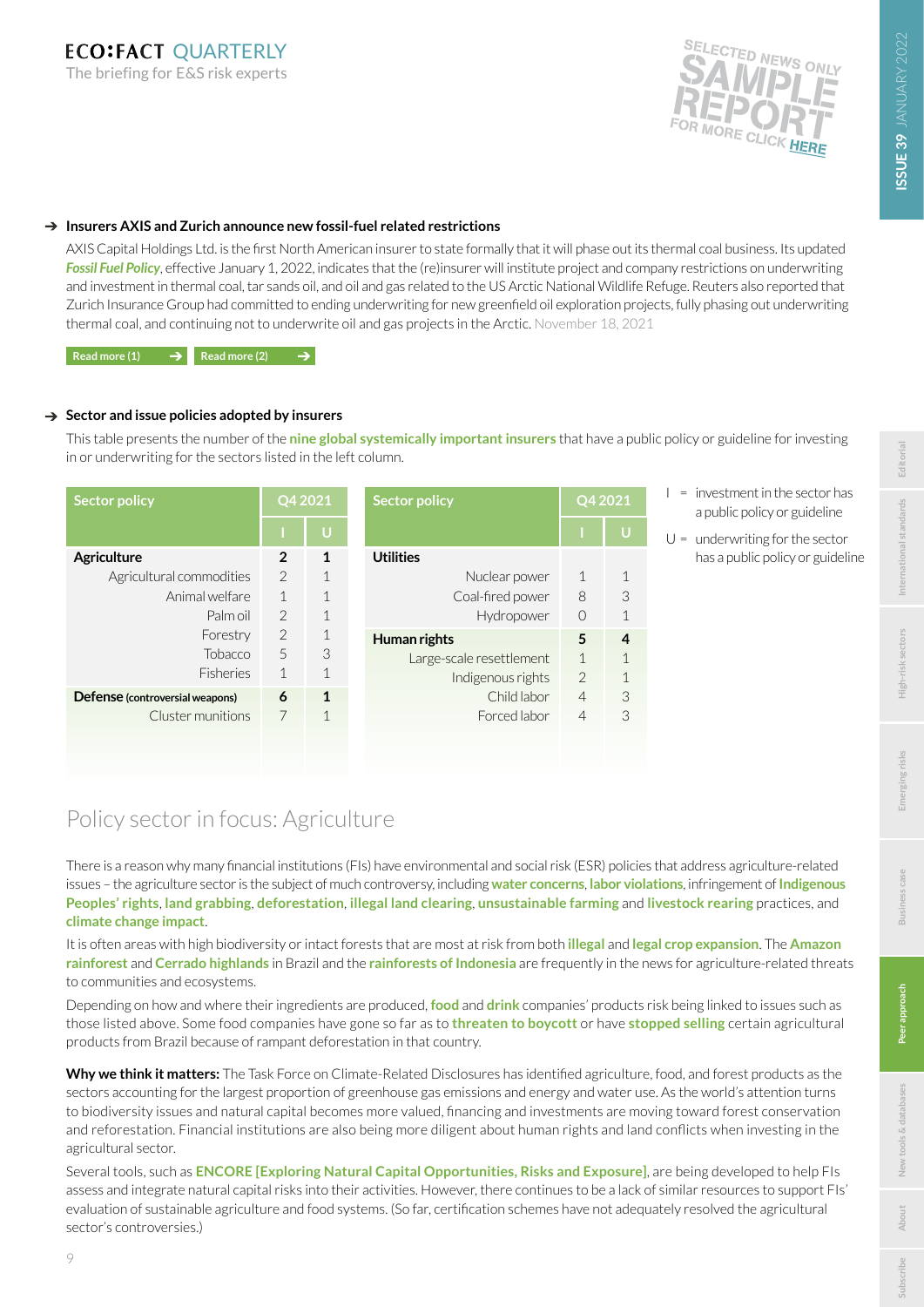19<br>18<br>17<br>16<br>15<br>14<br>13<br>12<br>11<br>10



## <span id="page-9-0"></span>Agricultural subsectors addressed by monitored financial institutions' ESR polices

## Agricultural<br>Agricultural commoditions<br>Angli<sup>ng</sup> trading and intervals<br>Angli<sup>ng</sup> New tools and databases

to identify or manage environme<br> *This section presents new tools and databases that can help to identify or manage environmental and social risks.*

## Free sustainability data available through the ESG Book platform

Motivated by the belief that ESG data should be a public good, Arabesque has joined together with institutions, investors, and businesses to develop the **[ESG Book](https://www.esgbook.com/)**. The centralized source of "digital corporate sustainability information" could be a game changer. It is free and seeks to solve the commonly cited problem of data availability. Founders include the International Finance Corporation, Global Reporting Initiative, Bridgewater Associates, Swiss Re, HSBC, Deutsche Bank, HKEX, Allianz, Bank Islam, and Goldbeck. The platform supports the 10 principles of the UN Global Compact and has five guiding principles: 1) Companies are custodians of their own data, 2) Transparency on data usage and interactions brings more meaningful reporting, 3) Accessibility and impartiality, 4) Framework-neutrality, and 5) Easing the reporting burden. December 8, 2021

 $\left| \text{Read more (1)} \right|$   $\rightarrow$  [Read more \(2\)](https://www.wbcsd.org/Overview/News-Insights/Member-spotlight/Arabesque-develops-ESG-Book-a-new-central-source-for-accessible-and-digital-corporate-sustainability-information)  $\rightarrow$  [Read more \(3\)](https://www.reuters.com/business/cop/esg-book-aims-disrupt-sustainability-sector-with-free-data-2021-12-01/)

## → New insurance risk management report: Mind The Sustainability Gap

New **[guidelines](https://www.thecroforum.org/wp-content/uploads/2021/11/CROF-Sustainability-WG_Mind-the-Sustainability-Gap.pdf)** designed to strengthen the insurance industry's contribution toward inclusive sustainable growth have been published by CRO Forum, an association of chief risk officers (CROs) from multinational (re)insurance companies. The best practice guidelines outline strategies to integrate sustainability risks into risk management frameworks. Specific guidance is provided in terms of how to address conflicts of interest. Ways to identify and manage material risks are shared, such as using proven strategies like scenario analysis and stress testing. The data required for these evaluations is explained, including ways to address data gaps and measure risk management progress over time. These guidelines are designed to help CROs and their colleagues to articulate to stakeholder businesses that relevant sustainability risks are understood, that measures are in place to mitigate these risks, and that any associated limitations are clear and recognized. November 3, 2021

**[About](#page-10-0)**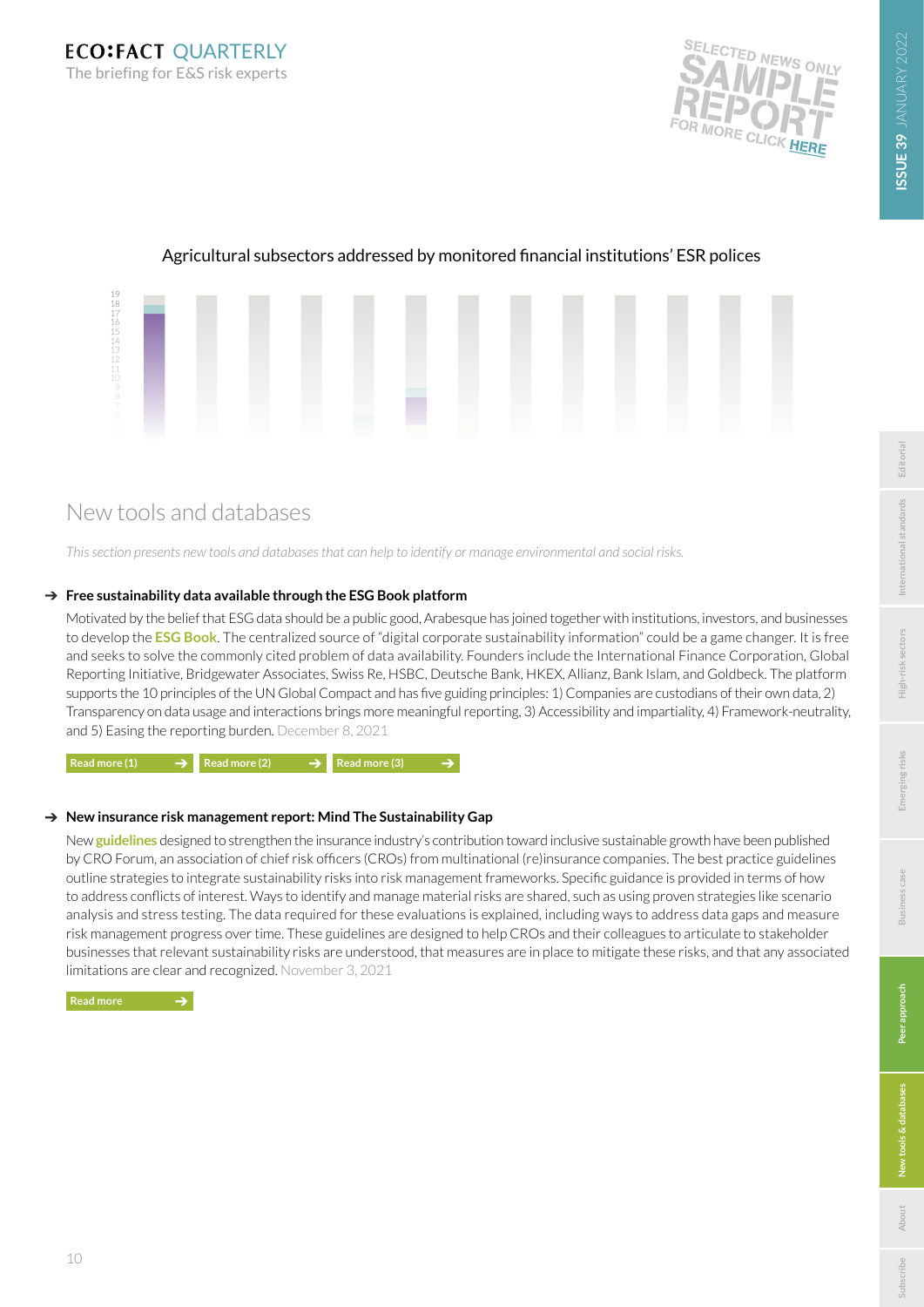

# SSUE 39 JANUARY 2022 **ISSUE 39** JANUARY 2022

## <span id="page-10-0"></span>About ECOFACT

**ECOFACT** has addressed the risks and opportunities that ESG issues present to the financial sector since 1998. We work primarily for banks, insurers, institutional investors, and international standard-setters. Helping our clients to improve their understanding of credit, reputational, compliance, and liability risks in the context of sustainability ESG issues and responsible business conduct is our specialty. **[Contact us](mailto:info%40ecofact.com?subject=)** today to explore how our unique advisory services and market-leading research can assist you.



#### **Research**

#### **The Policy Outlook platform**

A continuously updated analysis of regulatory changes pertaining to sustainable finance and corporate responsibility.

 **[Learn more](https://www.ecofact.com/policyoutlook/)** 

#### **Advisory**

#### **Regulatory Implementation**

ECOFACT can work with you in different ways:

#### **Tailored solutions**

Receive support to design, revise, and implement processes anchored in your existing routines and compliance culture.

#### **Collaborative approach**

A new and innovative approach to regulatory implementation: a network of financial institutions shares the costs and benefits of our services.

 **[Learn more](https://www.ecofact.com/regulatory-implementation/) [Learn more](https://www.ecofact.com/assess/)** 

# ECO:FACT ECO:FACT

Our global, comprehensive analysis of financial institutions' and insurers' ESG policies across more than 20 sectors and issues.



#### **Advisory**

#### **Risk Management Advisory**

We can help you to:

- **•** build capacity and integrate ESG into policies, processes, and training
- **•** design workflow tools that enable cost-efficient, consistent, and rule-based decision-making tailored to your risk appetite
- **•** conduct risk assessments and portfolio screenings
- **•** track and communicate results

 $\rightarrow$ 

ECOFACT is a signatory to the *United Nations Global Compact* and the *Principles for Responsible Investment,* and a member of *Swiss Sustainable Finance.*